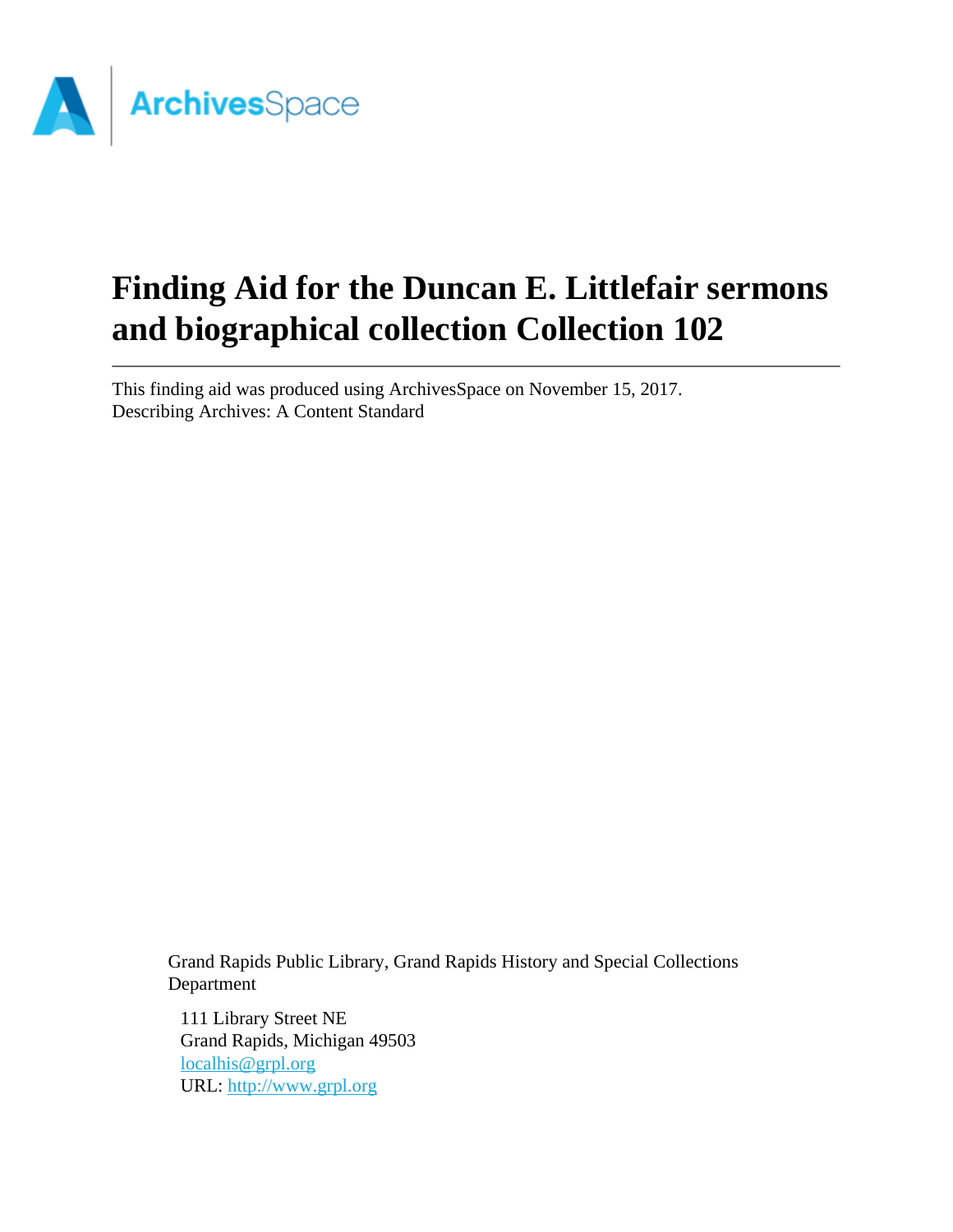# <span id="page-1-0"></span>**Table of Contents**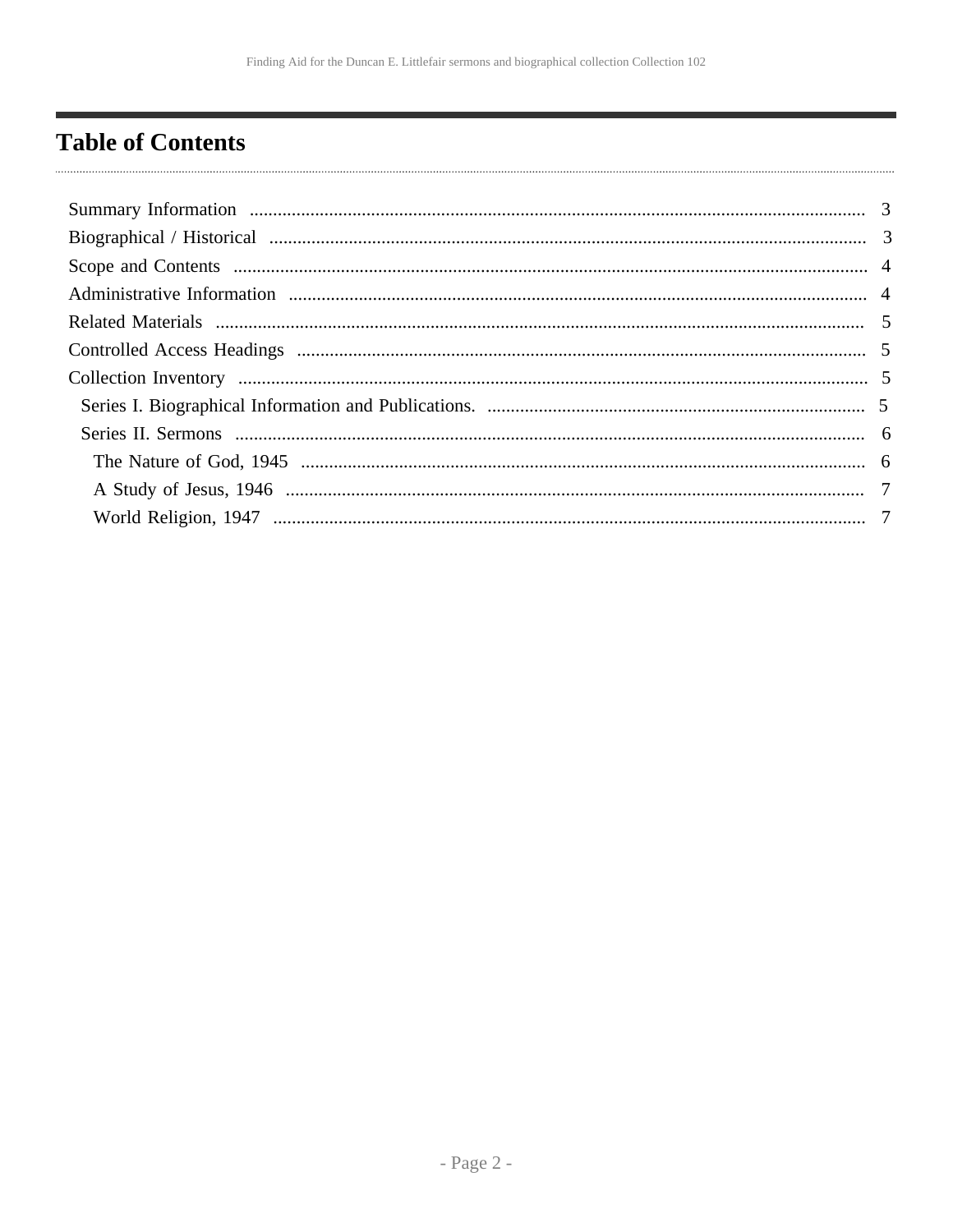### <span id="page-2-0"></span>**Summary Information**

| <b>Repository:</b>                  | Grand Rapids Public Library, Grand Rapids History and Special<br><b>Collections Department</b>                                                                                                                                                                                                                                                                                                                                                                                                                                                                                                                                                                                                                                                                                                                     |
|-------------------------------------|--------------------------------------------------------------------------------------------------------------------------------------------------------------------------------------------------------------------------------------------------------------------------------------------------------------------------------------------------------------------------------------------------------------------------------------------------------------------------------------------------------------------------------------------------------------------------------------------------------------------------------------------------------------------------------------------------------------------------------------------------------------------------------------------------------------------|
| <b>Creator:</b>                     | Littlefair, Duncan E                                                                                                                                                                                                                                                                                                                                                                                                                                                                                                                                                                                                                                                                                                                                                                                               |
| <b>Title:</b>                       | Duncan E. Littlefair sermons and biographical collection                                                                                                                                                                                                                                                                                                                                                                                                                                                                                                                                                                                                                                                                                                                                                           |
| ID:                                 | Collection 102                                                                                                                                                                                                                                                                                                                                                                                                                                                                                                                                                                                                                                                                                                                                                                                                     |
| Date [inclusive]:                   | 1945-1979                                                                                                                                                                                                                                                                                                                                                                                                                                                                                                                                                                                                                                                                                                                                                                                                          |
| <b>Physical Description:</b>        | 1.42 Linear Feet Three boxes                                                                                                                                                                                                                                                                                                                                                                                                                                                                                                                                                                                                                                                                                                                                                                                       |
| Language of the<br><b>Material:</b> | English                                                                                                                                                                                                                                                                                                                                                                                                                                                                                                                                                                                                                                                                                                                                                                                                            |
| Abstract:                           | Duncan E. Littlefair (1912-2004) was the pastor of Fountain Street<br>Church in Grand Rapids, Michigan from circa 1945 to 1979. This<br>collection primarily includes sermons and pamphlets detailing his<br>theology. Littlefair's tenure at Fountain Street Church continued a<br>doctrine of liberalism. Littlefair, schooled in a theology based on<br>1930s modern humanism, created a popular liberal environment that<br>increased membership and involvement, making the church one of the<br>most prominent local institutions in the area. The changing elements<br>of this humanism at Fountain Street Church, however, led to its<br>separation from its roots and affiliation with the Baptist Church during<br>the late 1950s. Also included are biographical documents pertaining to<br>Littlefair. |

**^** [Return to Table of Contents](#page-1-0)

### <span id="page-2-1"></span>**Biographical / Historical**

Duncan E. Littlefair (b. 4 October 1912 in Toronto Canada – d. 2004) attended McMaster University in Hamilton, Ontario and took his doctorate at the University of Chicago's Divinity School. Upon completion of his graduate work he took the pastorate of Union Church in Kenilworth, Illinois. In 1944 he was recruited by Fountain Street Baptist Church of Grand Rapids, theologically a relatively liberal church. The liberalism is traced to 1897 when the congregation hired J. Herman Randall, its first pastor trained at the University of Chicago Divinity School. After Randall resigned, the church hired Alfred W. Wishart, who remained from 1906 until 1933. Wishart brought the "social responsibility" gospel to Grand Rapids. During Littlefair's (schooled in the 1930s modern humanism) pastorate, the church became more liberal and separated from its Baptist affiliation in the late 1950s. Littlefair also increased church membership, attendance and member involvement to make Fountain Street Church a prominent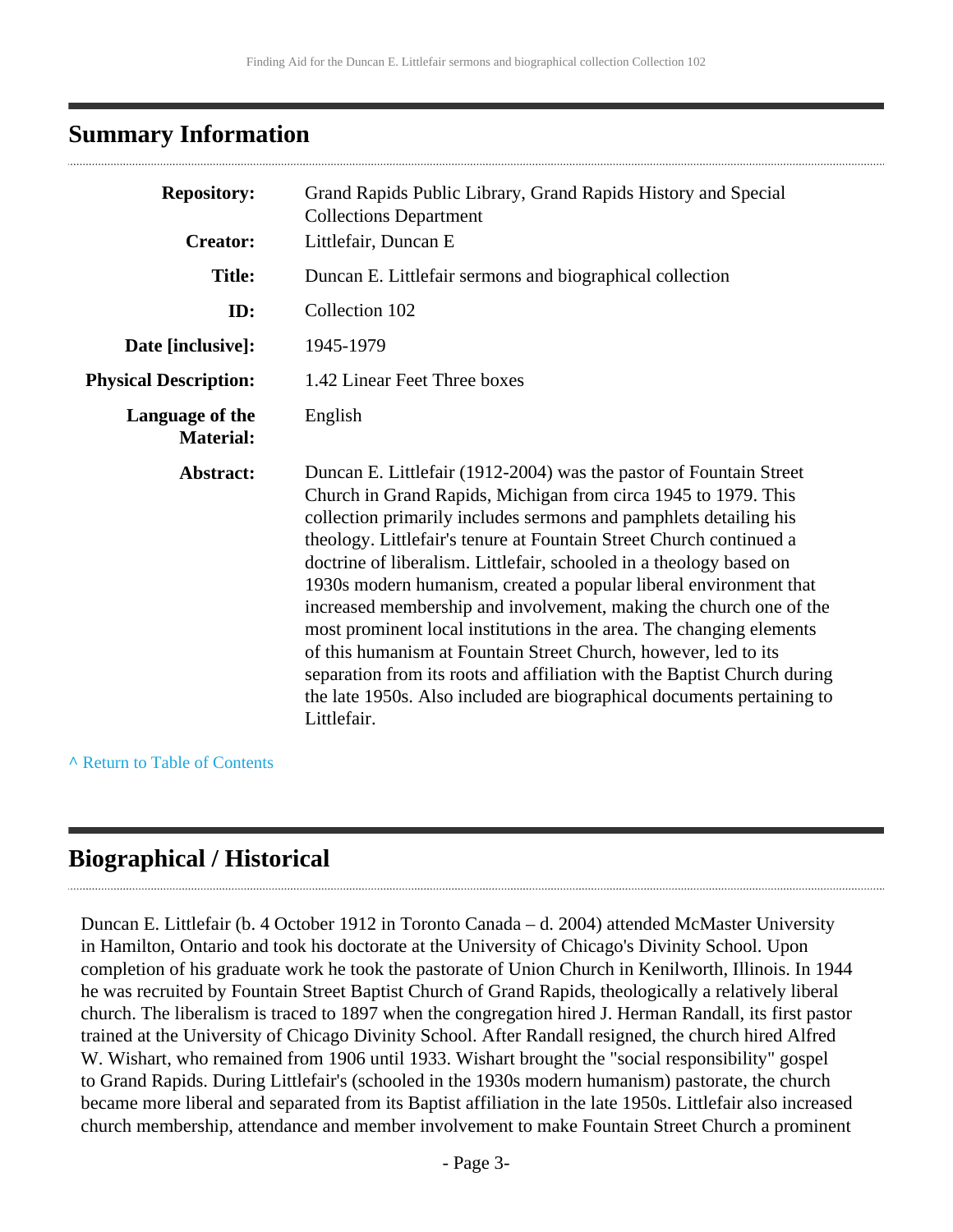local institution. Littlefair retired in 1978, but continued to serve on a part-time basis until 1980. He died in Grand Rapids Jan. 17, 2004.

**^** [Return to Table of Contents](#page-1-0)

### <span id="page-3-0"></span>**Scope and Contents**

The sermons and pamphlets detail the developing modern humanist theology of Duncan E. Littlefair and Fountain Street Church. Topics included the nature of God, Jesus, humanity, other world religions and biblical inspiration. As such the sermons demonstrate a shift toward the central place of humanity, akin to Unitarianism. The sermons apparently were presented extemporaneously and either recorded stenographically or on audio tapes, transcribed and printed. In most cases the sermons were presented during the spring on seven of eight successive Sundays and each season sermons were bound into a single volume.

**^** [Return to Table of Contents](#page-1-0)

### <span id="page-3-1"></span>**Administrative Information**

#### **Publication Statement**

Grand Rapids Public Library, Grand Rapids History and Special Collections Department

111 Library Street NE Grand Rapids, Michigan 49503 [localhis@grpl.org](mailto:localhis@grpl.org) URL:<http://www.grpl.org>

#### **Immediate Source of Acquisition**

Unknown donors. Includes accession numbers 2006.004; 2006.005.

**^** [Return to Table of Contents](#page-1-0)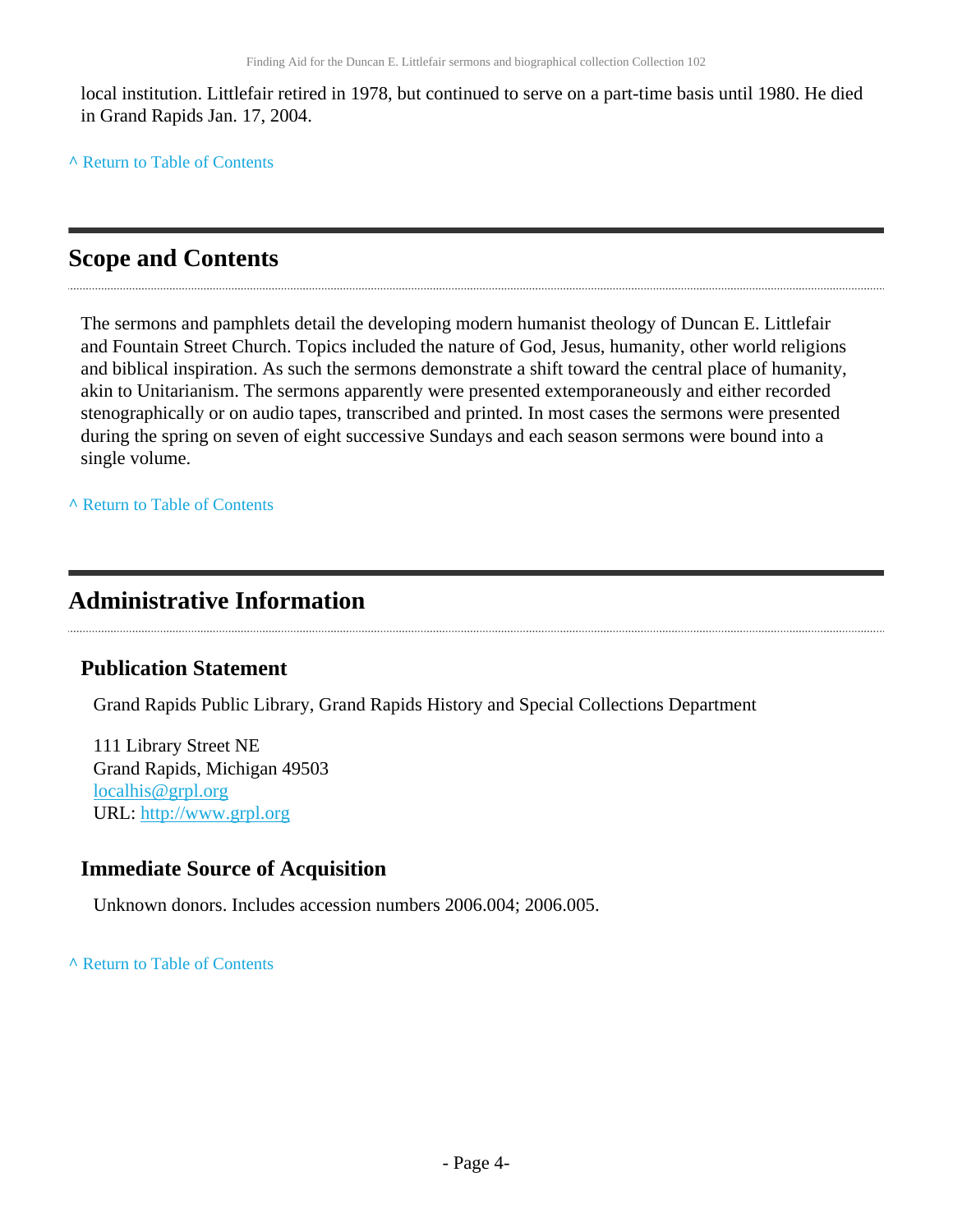### <span id="page-4-0"></span>**Related Materials**

#### **Related Materials**

Coll. 311. The Fountain Street Church Collection, including the sermons of Alfred Wishart. Fountain Street Church, as well as the Park Congregational Church, have long been neighbors of the Grand Rapids Public Library at its main downtown location. Most of the material in both Coll. 102 and 311 are believed to have been given by the Fountain Street Church and/or their pastors. The collections are updated occasionally when new material is given by the Church or Church members, or transferred within the Library's collections.

Coll. 096 Western Michigan Genealogical Society Church Records Collection. Includes microfiche of selected church records from area churches, collected and filmed by the Western Michigan Genealogical Society.

Coll. 270 Gathered at the River. Includes resources collected during this Humanities Council sponsored project to document Grand Rapids area churches.

**^** [Return to Table of Contents](#page-1-0)

### <span id="page-4-1"></span>**Controlled Access Headings**

- Clergy -- Michigan -- Grand Rapids
- personal papers
- Grand Rapids (Mich.) -- Church history
- Grand Rapids (Mich.) -- History
- Fountain Street Church (Grand Rapids, Mich.)

## <span id="page-4-2"></span>**Collection Inventory**

#### <span id="page-4-3"></span>**Series I. Biographical Information and Publications.**

#### **Scope and Contents**

This series includes information and graphic items related to the life and ministry of Duncan E. Littlefair. Most of this material was added to the collection around 2004, from materials available in the collections, or from information found on Internet Websites.

| <b>Title/Description</b> | <b>Instances</b> |
|--------------------------|------------------|
|--------------------------|------------------|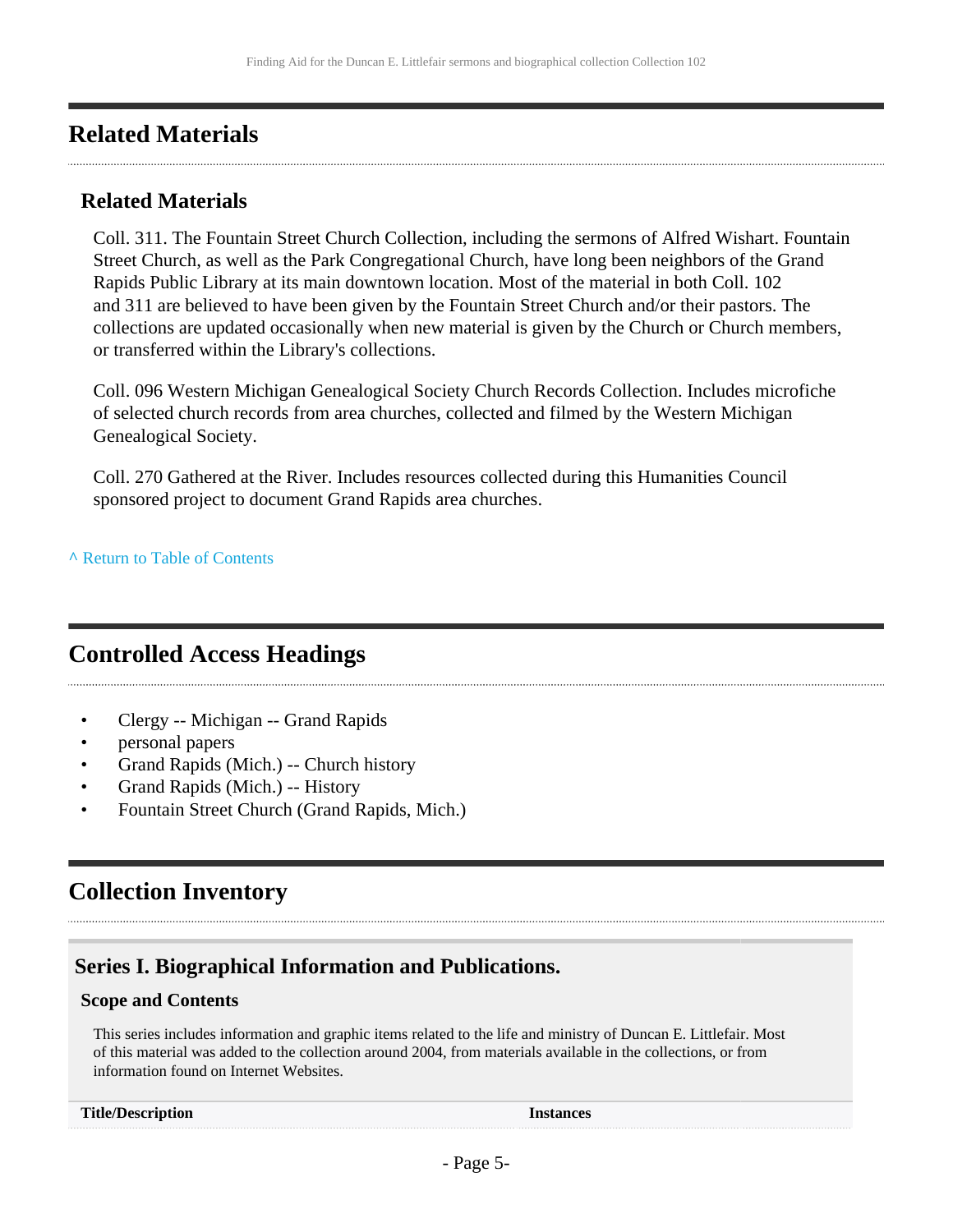| Remembrance photo sheet. "Dr. Duncan E. Littlefair, Oct. 4,<br>1912-Jan. 17, 2004. 2004.021J                                                                        | Box 1 | Folder 1            |
|---------------------------------------------------------------------------------------------------------------------------------------------------------------------|-------|---------------------|
| A Community Gathering in Celebration of the Life of Dr. Duncan<br>Elliot Littlefair, Oct. 4, 1912-Jan. 17, 2004. Feb. 6, 2004 Program.                              | Box 1 | Folder <sub>2</sub> |
| The Fountain Street Church, 1869-1969. 2006.037                                                                                                                     | Box 1 | Folder <sub>3</sub> |
| The Glory Within You : Modern man and the Spirit / by Duncan<br>E. Littlefair. Philadelphia: Westminster Press, 1973. 2007.102.5                                    | Box 1 | Folder 3.5          |
| Sin Comes of Age / by Duncan E. Littlefair. Philadelphia:<br>Westminster Press, 1975. 2007.102.6                                                                    | Box 1 | Folder 3.6          |
| Littlefair : text and photographs by Michael William Grass.<br>[Fountain Street Church], Littlefair Fund Management Committee,<br>1977. c.1 2006.004 / c.2 2006.037 | Box 1 |                     |
| [Flyer.] The Memorial Trust Fund, Fountain Street Church.<br>"4/71" [April 1971] 2006.004                                                                           | Box 1 | Folder 6            |
| Portrait photo. Photograph originally taken by John Porter, n.d.<br>2006.005                                                                                        | Box 1 | Folder <sub>7</sub> |
| Fountain Street Church. What is this Church? / written by Dr.<br>Duncan E. Littlefair, 1966.                                                                        | Box 1 | Folder <sub>8</sub> |
| Comments made by Dr. Littlefair Regarding the Principles of our<br>Church, 06/07/70. 2006.037                                                                       | Box 1 | Folder 9            |
| Littlefair obit. WOOD TV8                                                                                                                                           | Box 1 | Folder 10           |
| La Claire Studio images.                                                                                                                                            | Box 1 | Folder 11           |
| Grand Rapids Press Articles from ProQuest                                                                                                                           | Box 1 | Folder 12           |
| Notable American Unitarians. Littlefair.                                                                                                                            | Box 1 | Folder 13           |
| Free Spirit. Fall 2001. The Littlefair Legacy.                                                                                                                      | Box 1 | Folder 14           |
| Littlefair associations and testimonials.                                                                                                                           | Box 1 | Folder 15           |
| Southern Baptist Convention on Littlefair                                                                                                                           | Box 1 | Folder 16           |

#### **^** [Return to Table of Contents](#page-1-0)

#### <span id="page-5-0"></span>**Series II. Sermons**

#### **Scope and Contents**

This series includes the sermons themselves, which formed the original content available for this collection.

### <span id="page-5-1"></span>**The Nature of God, 1945**

| <b>Title/Description</b>        | Instances |          |
|---------------------------------|-----------|----------|
| The Place of Reason in Religion | Box 2     | Folder 1 |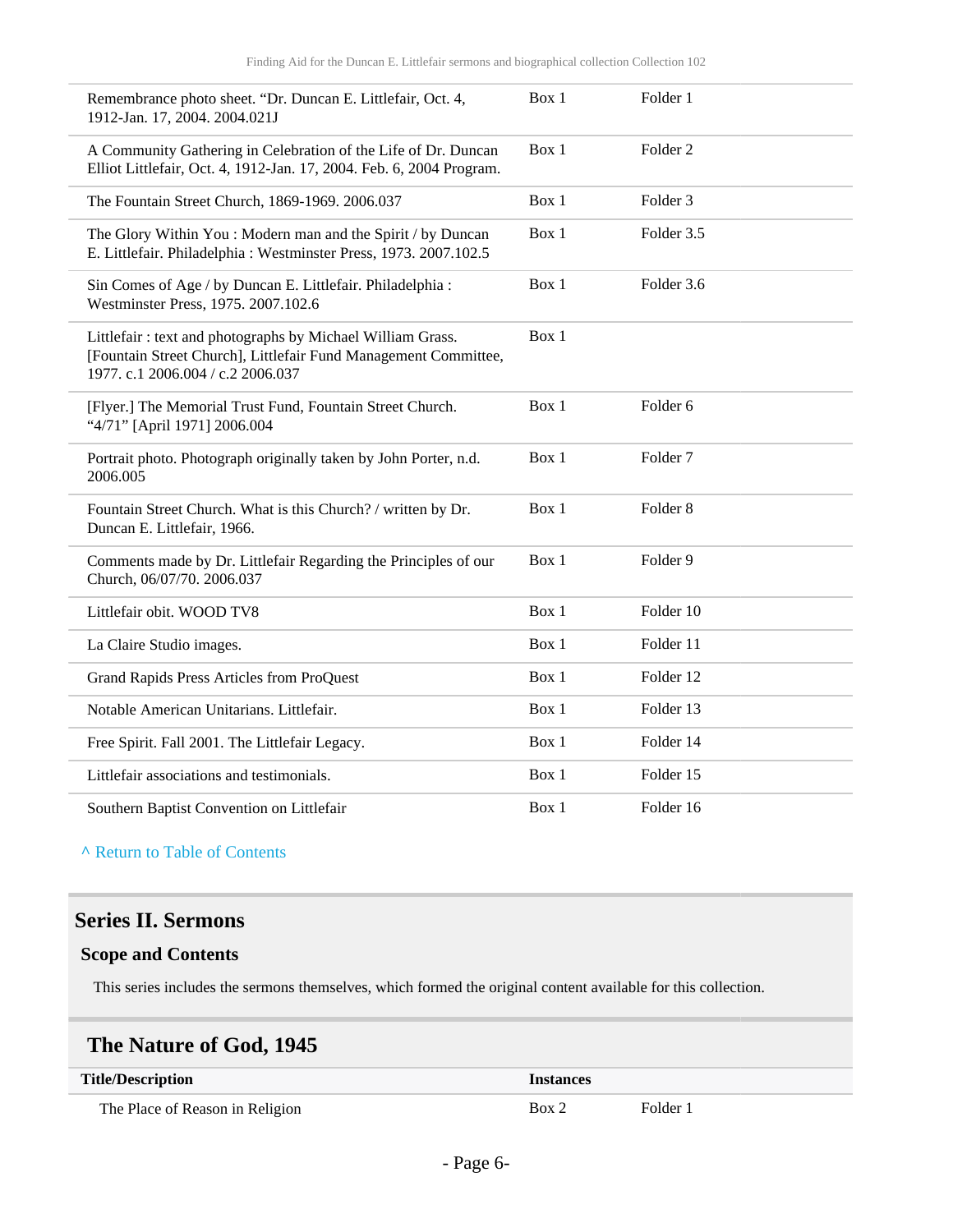| Is There a Place in Religion for the Supernatural? | Box 2 | Folder 1   |
|----------------------------------------------------|-------|------------|
| Can We Prove the Existence of God?                 | Box 2 | Folder 1   |
| The Nature of God                                  | Box 2 | Folder 1   |
| Is God a Person                                    | Box 2 | Folder 1   |
| The Injustice of God                               | Box 2 | Folder 1   |
| Does God Answer Prayer                             | Box 2 | Folder 1   |
| The Psychological Approach to God                  | Box 2 | Folder 1   |
| The Fountainhead. Jan. 14, 1945. 2006.037          | Box 2 | Folder 1.5 |
|                                                    |       |            |

# <span id="page-6-0"></span>**A Study of Jesus, 1946**

| <b>Title/Description</b>                           | <b>Instances</b> |                     |
|----------------------------------------------------|------------------|---------------------|
| Can We Trust the Bible?                            | Box 2            | Folder <sub>2</sub> |
| Is There More Than One Jesus?                      | Box 2            | Folder <sub>2</sub> |
| The Judgments of Jesus                             | Box 2            | Folder 2            |
| The Promises of Jesus                              | Box 2            | Folder 2            |
| The Teachings of Jesus                             | Box 2            | Folder 2            |
| Can Jesus Solve Our Problems?                      | Box 2            | Folder 2            |
| Was Jesus Human or Divine?                         | Box 2            | Folder <sub>2</sub> |
| The Religion of Jesus vs. the Religion About Jesus | Box 2            | Folder 2            |
| Why was Christianity Successful?                   | Box 2            | Folder 2            |
| The Faith of Jesus                                 | Box 2            | Folder 2            |
|                                                    |                  |                     |

# <span id="page-6-1"></span>**World Religion, 1947**

| <b>Instances</b> |          |  |
|------------------|----------|--|
| Box 2            | Folder 3 |  |
| Box 2            | Folder 3 |  |
| Box 2            | Folder 3 |  |
| Box 2            | Folder 3 |  |
| Box 2            | Folder 3 |  |
| Box 2            | Folder 3 |  |
| Box 2            | Folder 3 |  |
| Box 2            | Folder 3 |  |
| Box 2            | Folder 3 |  |
|                  |          |  |